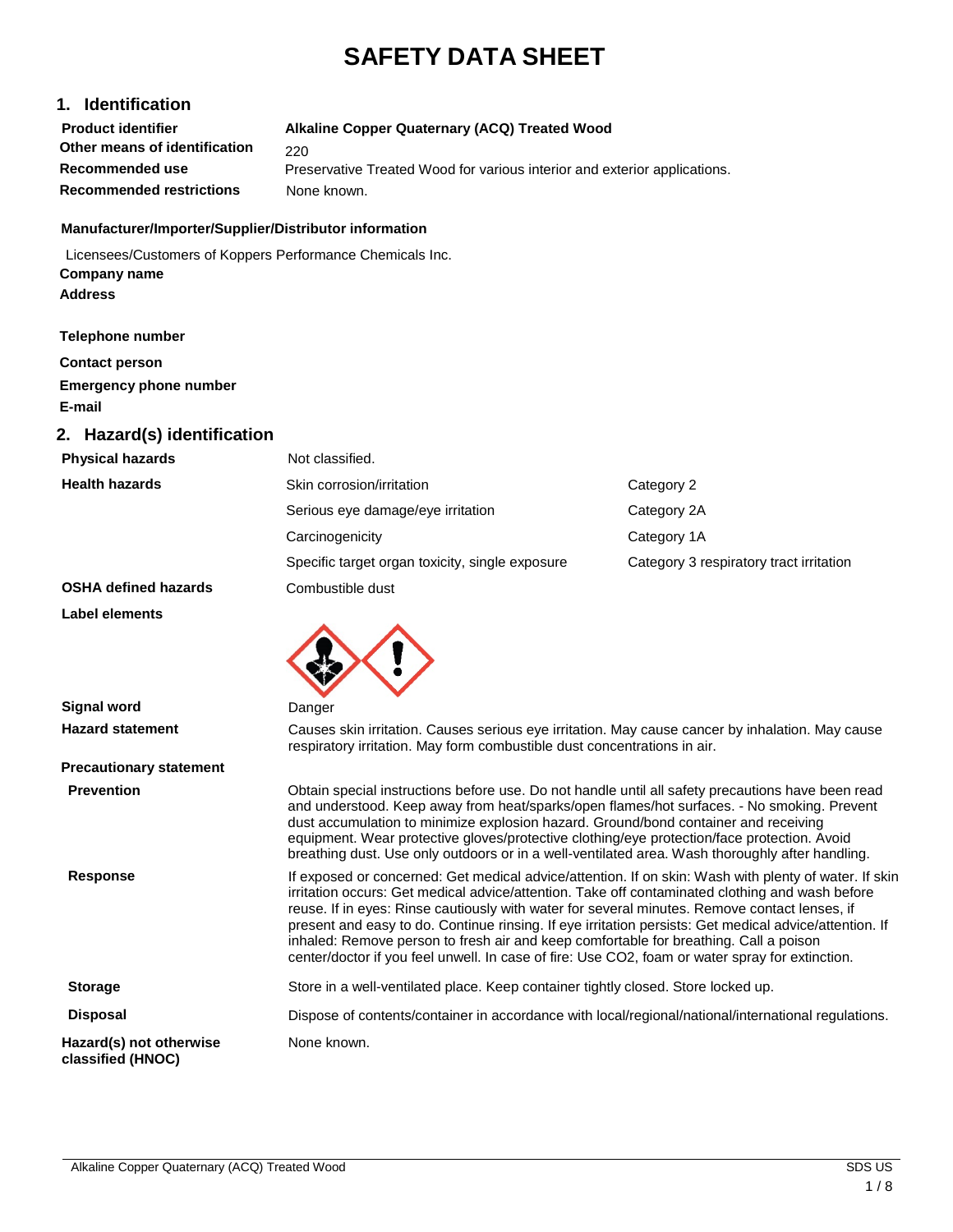## **3. Composition/information on ingredients**

**Mixtures**

| <b>Chemical name</b>                     | <b>CAS number</b> | %    |
|------------------------------------------|-------------------|------|
| Wood/Wood dust                           | N/A               | > 90 |
| Monoethanolamine (MEA)                   | 141-43-5          |      |
| Copper complex expressed as Copper oxide | Proprietary       |      |

| <b>Composition comments</b>                                                         | Depending on the additives applied to the treating solution, this wood may also contain <1% of mold<br>inhibitors, <1% of a wax emulsion, and <1% of a colorant.<br>This product contains one of the below listed Quaternary Ammonium compounds:<br>Alkyl dimethyl benzyl ammonium chloride, CAS 68391-01-5, < 2%<br>Didecyl dimethyl ammonium chloride, CAS 7173-51-5, < 2%<br>Didecyl dimethyl ammonium carbonate and Didecyl dimethyl ammonium bicarbonate, CAS<br>Proprietary, <2%<br>Certain West Coast species of wood may contain ammonia which replaces some of the MEA: |
|-------------------------------------------------------------------------------------|----------------------------------------------------------------------------------------------------------------------------------------------------------------------------------------------------------------------------------------------------------------------------------------------------------------------------------------------------------------------------------------------------------------------------------------------------------------------------------------------------------------------------------------------------------------------------------|
|                                                                                     | Ammonia (expressed as NH3), CAS 1336-21-6, <1%<br>Components not listed are either non-hazardous or are below reportable limits.                                                                                                                                                                                                                                                                                                                                                                                                                                                 |
| 4. First-aid measures                                                               |                                                                                                                                                                                                                                                                                                                                                                                                                                                                                                                                                                                  |
| <b>Inhalation</b>                                                                   | Move to fresh air. If breathing is difficult, give oxygen. Get medical attention immediately. Some<br>species may cause allergic respiratory reactions with asthma-like symptoms in sensitized<br>individuals.                                                                                                                                                                                                                                                                                                                                                                   |
| <b>Skin contact</b>                                                                 | Remove contaminated clothing. Wash skin thoroughly with soap and water for several minutes.<br>Prolonged contact with treated wood and/or treated wood dust, especially when freshly treated at<br>the plant, may cause irritation to the skin. Abrasive handling or rubbing of the treated wood may<br>increase skin irritation. Some wood species, regardless of treatment, may cause dermatitis or<br>allergic skin reactions in sensitized individuals. In case of rashes, wounds or other skin disorders:<br>Seek medical attention and bring along these instructions.     |
| Eye contact                                                                         | Do not rub eye. Immediately flush eye(s) with plenty of water. Remove any contact lenses and<br>open eyelids wide apart. If eye irritation persists: Get medical advice/attention.                                                                                                                                                                                                                                                                                                                                                                                               |
| Ingestion                                                                           | Rinse mouth thoroughly if dust is ingested. Get medical attention if any discomfort continues.                                                                                                                                                                                                                                                                                                                                                                                                                                                                                   |
| <b>Most important</b><br>symptoms/effects, acute and<br>delayed                     | Wood dust: May cause nasal dryness, irritation and mucostasis. Coughing, wheezing, sneezing,<br>sinusitis and prolonged colds have also been reported. Depending on wood species may cause<br>respiratory sensitization and/or irritation. Symptoms can include irritation, redness, scratching of<br>the cornea, and tearing. May cause eczema-like skin disorders (dermatitis). Airborne treated or<br>untreated wood dust may cause nose, throat, or lung irritation and other respiratory effects.                                                                           |
| <b>Indication of immediate</b><br>medical attention and special<br>treatment needed | Treat symptomatically. Respiratory ailments and pre-existing skin conditions may be aggravated by<br>exposure to wood dust.                                                                                                                                                                                                                                                                                                                                                                                                                                                      |
| <b>General information</b>                                                          | Ensure that medical personnel are aware of the material(s) involved, and take precautions to<br>protect themselves.                                                                                                                                                                                                                                                                                                                                                                                                                                                              |
| 5. Fire-fighting measures                                                           |                                                                                                                                                                                                                                                                                                                                                                                                                                                                                                                                                                                  |
| Suitable extinguishing media                                                        | Carbon dioxide, regular foam, dry chemical, water spray, or water fog.                                                                                                                                                                                                                                                                                                                                                                                                                                                                                                           |
| Unsuitable extinguishing<br>media                                                   | Do not use water jet as an extinguisher, as this will spread the fire.                                                                                                                                                                                                                                                                                                                                                                                                                                                                                                           |
| Specific hazards arising from<br>the chemical                                       | Depending on moisture content, and more importantly, particle diameter and airborne<br>concentration, wood dust in a contained area may explode in the presence of an ignition source.<br>Wood dust may similarly deflagrate (combustion without detonation like an explosion) if ignited in<br>an open or loosely contained area. An airborne concentration of 40 grams (40,000 mg) of dust per<br>cubic meter of air is often used as the LEL for wood dusts. Reference NFPA Standards- 654 and<br>664 for guidance.                                                           |
| Special protective equipment<br>and precautions for firefighters                    | Self-contained breathing apparatus and full protective clothing must be worn in case of fire.<br>Selection of respiratory protection for firefighting: follow the general fire precautions indicated in the<br>workplace.                                                                                                                                                                                                                                                                                                                                                        |
| <b>Fire-fighting</b><br>equipment/instructions                                      | Use water spray to cool fire exposed surfaces and to protect personnel.                                                                                                                                                                                                                                                                                                                                                                                                                                                                                                          |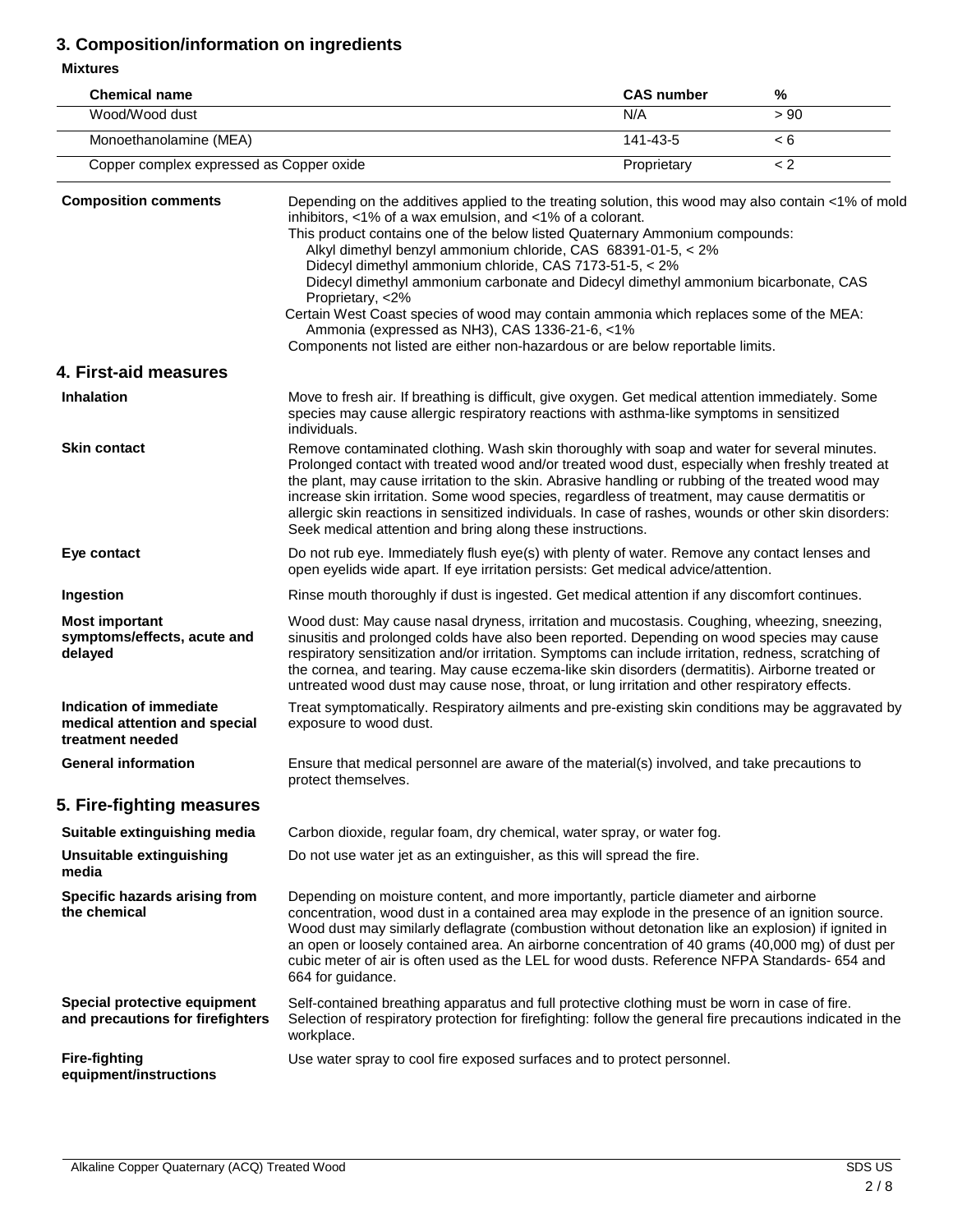### **6. Accidental release measures**

| <b>Personal precautions,</b><br>protective equipment and<br>emergency procedures | Eliminate all ignition sources (no smoking, flares, sparks, or flames in immediate area). Avoid<br>generation and spreading of dust. Avoid spread of dust. Avoid inhalation of dust. Provide adequate<br>ventilation. Wear appropriate personal protective equipment (See Section 8).                      |
|----------------------------------------------------------------------------------|------------------------------------------------------------------------------------------------------------------------------------------------------------------------------------------------------------------------------------------------------------------------------------------------------------|
| Methods and materials for<br>containment and cleaning up                         | Sweep or vacuum up spillage and collect in suitable container for disposal. If not possible, gently<br>moisten dust before it is collected with shovel, broom or the like. Containers must be labeled. For<br>waste disposal, see Section 13.                                                              |
| <b>Environmental precautions</b>                                                 | For good industrial practice avoid release to the environment.                                                                                                                                                                                                                                             |
| 7. Handling and storage                                                          |                                                                                                                                                                                                                                                                                                            |
| <b>Precautions for safe handling</b>                                             | Avoid working with freshly treated wet wood. If not possible, wear long sleeve shirt, long pants and<br>gloves when working with freshly treated wet wood. Clothing should be removed and replaced if it<br>becomes wet due to contact with freshly treated wood. Avoid prolonged or repeated breathing of |

accumulate on surfaces. **Conditions for safe storage, including any incompatibilities** Keep away from heat, sparks and open flame. Store in a dry, cool and well-ventilated place. Store away from incompatible materials (See Section 10).

dust. Avoid contact with skin and eyes. Do not smoke. Do not burn preserved wood. Do not use preserved wood as mulch. Routine housekeeping should be instituted to ensure that dusts do not

#### **8. Exposure controls/personal protection**

#### **Occupational exposure limits**

| <b>US. OSHA</b>                                                       |                                                                                                                                                                                                                                                      |                                                                                 |              |                     |
|-----------------------------------------------------------------------|------------------------------------------------------------------------------------------------------------------------------------------------------------------------------------------------------------------------------------------------------|---------------------------------------------------------------------------------|--------------|---------------------|
| <b>Components</b>                                                     | <b>Type</b>                                                                                                                                                                                                                                          |                                                                                 | Value        | Form                |
| Wood/Wood dust (CAS N/A)                                              | PEL                                                                                                                                                                                                                                                  |                                                                                 | 5 mg/ $m3$   | Respirable dust.    |
|                                                                       |                                                                                                                                                                                                                                                      |                                                                                 | 15 mg/m $3$  | Total fraction.     |
| US. OSHA Table Z-1 Limits for Air Contaminants (29 CFR 1910.1000)     |                                                                                                                                                                                                                                                      |                                                                                 |              |                     |
| <b>Components</b>                                                     |                                                                                                                                                                                                                                                      | Type                                                                            | <b>Value</b> |                     |
| Monoethanolamine (MEA) (CAS 141-43-5)                                 |                                                                                                                                                                                                                                                      | PEL                                                                             | 6 mg/m $3$   |                     |
|                                                                       |                                                                                                                                                                                                                                                      |                                                                                 | 3 ppm        |                     |
| <b>ACGIH</b>                                                          |                                                                                                                                                                                                                                                      |                                                                                 |              |                     |
| <b>Components</b>                                                     | <b>Type</b>                                                                                                                                                                                                                                          |                                                                                 | Value        | <b>Form</b>         |
| Wood/Wood dust (CAS N/A)                                              | <b>TWA</b>                                                                                                                                                                                                                                           |                                                                                 | 1 mg/m $3$   | Inhalable fraction. |
| <b>US. ACGIH Threshold Limit Values</b>                               |                                                                                                                                                                                                                                                      |                                                                                 |              |                     |
| <b>Components</b>                                                     |                                                                                                                                                                                                                                                      | <b>Type</b>                                                                     | <b>Value</b> |                     |
| Monoethanolamine (MEA) (CAS 141-43-5)                                 |                                                                                                                                                                                                                                                      | <b>STEL</b>                                                                     | 6 ppm        |                     |
|                                                                       |                                                                                                                                                                                                                                                      | <b>TWA</b>                                                                      | 3 ppm        |                     |
| U.S. NIOSH: Pocket Guide to Chemical Hazards                          |                                                                                                                                                                                                                                                      |                                                                                 |              |                     |
| <b>Components</b>                                                     |                                                                                                                                                                                                                                                      | <b>Type</b>                                                                     | Value        | Form                |
| Copper complex expressed as Copper oxide<br>(CAS Proprietary)         |                                                                                                                                                                                                                                                      | <b>TWA</b>                                                                      | 1 mg/m $3$   | Dust and mist.      |
| Monoethanolamine (MEA) (CAS 141-43-5)                                 |                                                                                                                                                                                                                                                      | <b>STEL</b>                                                                     | 15 mg/m $3$  |                     |
|                                                                       |                                                                                                                                                                                                                                                      | TWA                                                                             | 6 ppm        |                     |
|                                                                       |                                                                                                                                                                                                                                                      |                                                                                 | 8 mg/m $3$   |                     |
| Wood/Wood dust (CAS N/A)                                              |                                                                                                                                                                                                                                                      | <b>TWA</b>                                                                      | 1 mg/m $3$   | Dust                |
| <b>Biological limit values</b>                                        | No biological exposure limits noted for the ingredient(s).                                                                                                                                                                                           |                                                                                 |              |                     |
| Appropriate engineering<br>controls                                   | Provide sufficient general/local exhaust ventilation to maintain inhalation exposures below current<br>exposure limits and areas below explosive dust concentrations. Shower, hand and eye washing<br>facilities near the workplace are recommended. |                                                                                 |              |                     |
| Individual protection measures, such as personal protective equipment |                                                                                                                                                                                                                                                      |                                                                                 |              |                     |
|                                                                       |                                                                                                                                                                                                                                                      | Wear safety glasses with side shields or safety goggles when sawing or cutting. |              |                     |
| <b>Eye/face protection</b>                                            |                                                                                                                                                                                                                                                      |                                                                                 |              |                     |
| <b>Skin protection</b><br><b>Hand protection</b>                      |                                                                                                                                                                                                                                                      | When handling wood, wear leather or fabric gloves.                              |              |                     |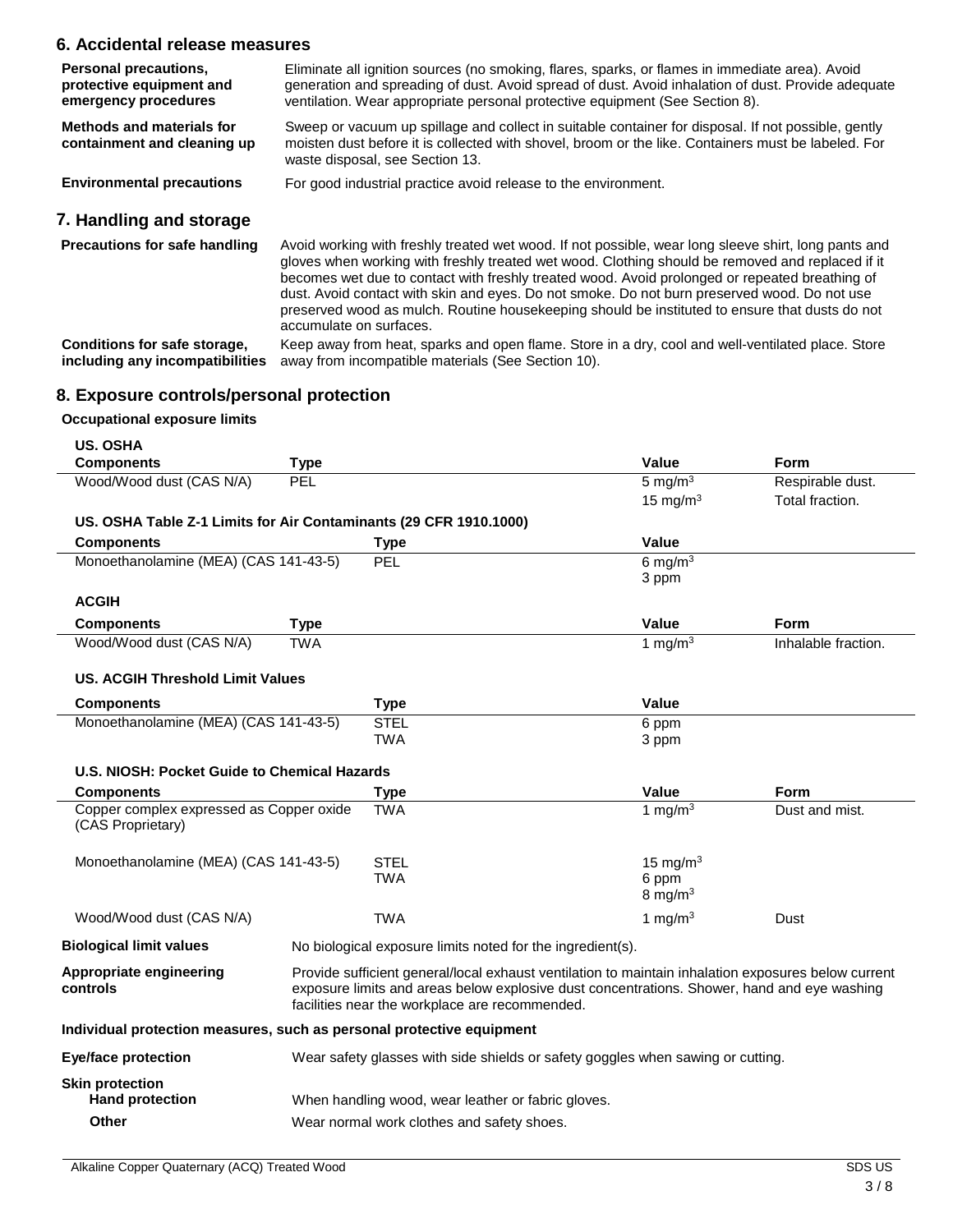| <b>Respiratory protection</b>            | If engineering controls do not maintain airborne concentrations below recommended exposure<br>limits (where applicable) or to an acceptable level (in countries where exposure limits have not<br>been established), an approved respirator must be worn. Use a NIOSH-approved respirator if<br>there is a potential for exposure to dust exceeding exposure limits (See 29 CRF 1910.134,<br>respiratory protection standard).                                                                                                                                                                                                                                                                                                                                      |
|------------------------------------------|---------------------------------------------------------------------------------------------------------------------------------------------------------------------------------------------------------------------------------------------------------------------------------------------------------------------------------------------------------------------------------------------------------------------------------------------------------------------------------------------------------------------------------------------------------------------------------------------------------------------------------------------------------------------------------------------------------------------------------------------------------------------|
| <b>Thermal hazards</b>                   | Wear appropriate thermal protective clothing, when necessary.                                                                                                                                                                                                                                                                                                                                                                                                                                                                                                                                                                                                                                                                                                       |
| <b>General hygiene</b><br>considerations | If wood dust contacts the skin, workers should wash the affected areas with soap and water.<br>Clothing contaminated with wood dust should be removed, and provisions should be made for the<br>safe removal of the chemical from the clothing. Persons laundering the clothes should be informed<br>of the hazardous properties of wood dust. A worker who handles wood dust should thoroughly<br>wash hands, forearms, and face with soap and water before eating, using tobacco products, using<br>toilet facilities, applying cosmetics, or taking medication. Workers should not eat, drink, use<br>tobacco products, apply cosmetics, or take medication in areas where wood dust is handled, or<br>processed. Observe any medical surveillance requirements. |

# **9. Physical and Chemical Properties**

| Appearance                                   |                                                                                    |
|----------------------------------------------|------------------------------------------------------------------------------------|
| <b>Physical state</b>                        | Solid.                                                                             |
| Form                                         | Chips. Dust.                                                                       |
| Color                                        | Not available.                                                                     |
| Odor                                         | Ammoniacal wood odor possible.                                                     |
| <b>Odor threshold</b>                        | Not available.                                                                     |
| рH                                           | Not applicable.                                                                    |
| Melting point/freezing point                 | Not applicable.                                                                    |
| Initial boiling point and boiling range      | Not applicable.                                                                    |
| <b>Flash Point</b>                           | Not available.                                                                     |
| <b>Evaporation rate</b>                      | Not applicable.                                                                    |
| Flammability (solid, gas)                    | Combustible dust.                                                                  |
| Upper/lower flammability or explosive limits |                                                                                    |
| Flammability limit - lower (%)               | Not available.                                                                     |
| Flammability limit - upper (%)               | Not available.                                                                     |
| Explosive limit - lower (%)                  | Not available.                                                                     |
| Explosive limit - upper (%)                  | Not available.                                                                     |
| Vapor pressure                               | Not applicable.                                                                    |
| Vapor density                                | Not applicable.                                                                    |
| <b>Relative density</b>                      | Not available.                                                                     |
| Solubility(ies)                              |                                                                                    |
| Solubility (water)                           | Not available.                                                                     |
| Partition coefficient (n-octanol/water)      | Not available.                                                                     |
| <b>Auto-ignition temperature</b>             | Not applicable.                                                                    |
| <b>Decomposition temperature</b>             | Not available.                                                                     |
| <b>Viscosity</b>                             | Not applicable.                                                                    |
| 10. Stability and reactivity                 |                                                                                    |
| <b>Reactivity</b>                            | The product is non-reactive under normal conditions of use, storage and transport. |
| Chemical stability                           | Stable at normal conditions.                                                       |

| <b>UIIGHIIUAI SLADIIILY</b>                  | Stable at Homal conditions.                                                                                                                                                                                               |
|----------------------------------------------|---------------------------------------------------------------------------------------------------------------------------------------------------------------------------------------------------------------------------|
| <b>Possibility of hazardous</b><br>reactions | Hazardous reactions do not occur.                                                                                                                                                                                         |
| <b>Conditions to avoid</b>                   | Avoid heat, sparks, open flames and other ignition sources. Minimize dust generation and<br>accumulation. Avoid contact with incompatible materials.                                                                      |
| Incompatible materials                       | Strong acids. Alkalis. Oxidizers.                                                                                                                                                                                         |
| <b>Hazardous decomposition</b><br>products   | Combustion products may yield irritating and toxic fumes and gases including organic chloride,<br>aldehydes, amines, hydrogen chloride, ammonia, copper compounds, oxygen, boric oxide, oxides of<br>carbon and nitrogen. |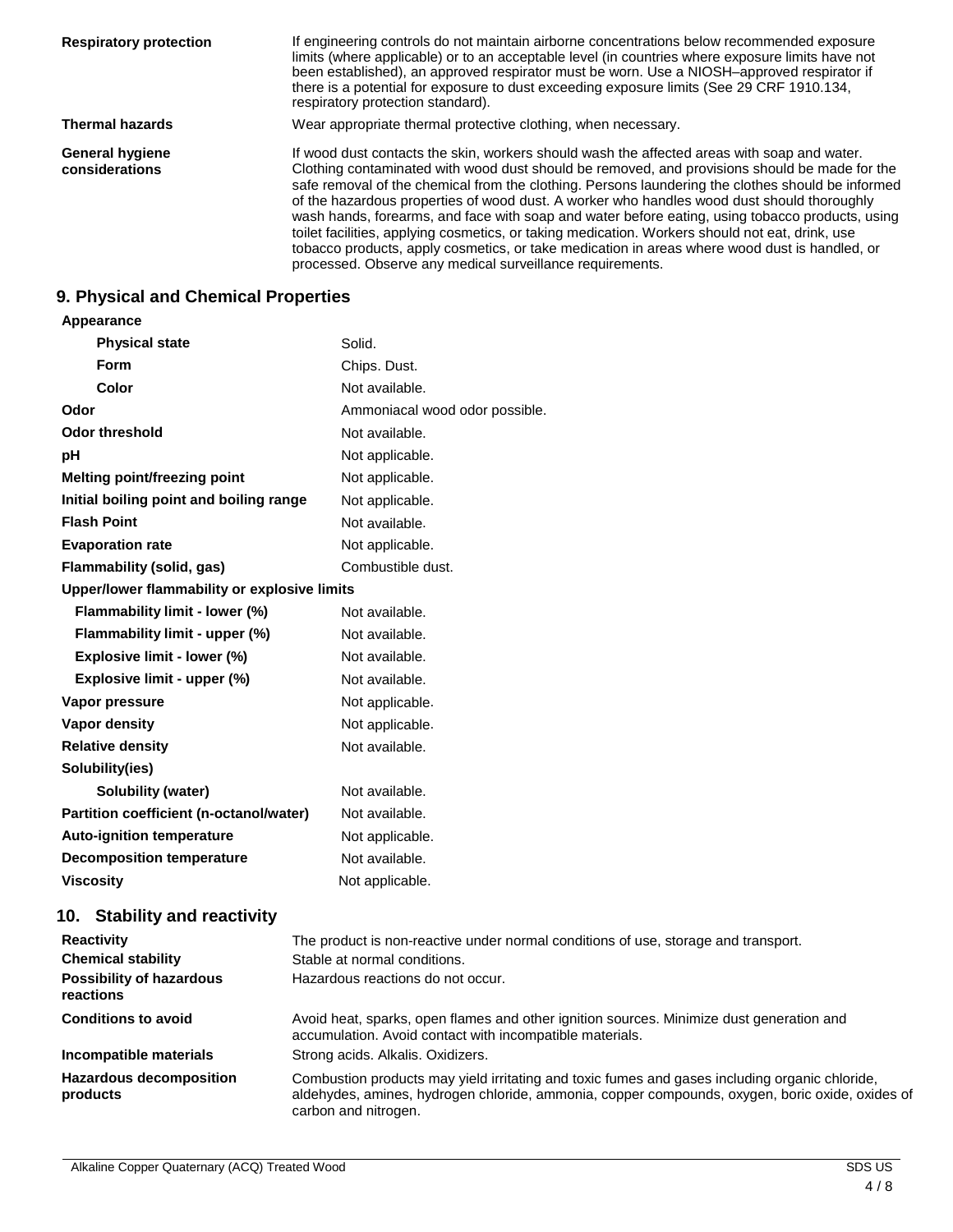### **11. Toxicological information**

### **Information on likely routes of exposure**

| <b>INTO MANUTE OF TINGLY LOGGS OF EXPOSURE</b>                                     |                                                                                                                                                                                                                                                                        |                                                                                                                                                                                                                                                                                                                                                                                                                                                                                                                                                                                                                                                                                                                                                                                                                                |
|------------------------------------------------------------------------------------|------------------------------------------------------------------------------------------------------------------------------------------------------------------------------------------------------------------------------------------------------------------------|--------------------------------------------------------------------------------------------------------------------------------------------------------------------------------------------------------------------------------------------------------------------------------------------------------------------------------------------------------------------------------------------------------------------------------------------------------------------------------------------------------------------------------------------------------------------------------------------------------------------------------------------------------------------------------------------------------------------------------------------------------------------------------------------------------------------------------|
| <b>Inhalation</b>                                                                  | with nasal and paranasal cancer.                                                                                                                                                                                                                                       | Wood dust, treated or untreated, is irritating to the nose, throat and lungs. Prolonged or repeated<br>inhalation of wood dusts may cause respiratory irritation, recurrent bronchitis and prolonged colds.<br>Some species may cause allergic respiratory reactions with asthma-like symptoms in sensitized<br>individuals. Prolonged exposure to wood dusts by inhalation has been reported to be associated                                                                                                                                                                                                                                                                                                                                                                                                                 |
| <b>Skin contact</b>                                                                | rubbing of the treated wood may increase skin irritation. Some wood species, regardless of<br>treatment, may cause dermatitis or allergic skin reactions in sensitized individuals.                                                                                    | Handling may cause splinters. Prolonged contact with treated wood and/or treated wood dust,<br>especially when freshly treated at the plant, may cause irritation to the skin. Abrasive handling or                                                                                                                                                                                                                                                                                                                                                                                                                                                                                                                                                                                                                            |
| Eye contact                                                                        | Causes serious eye irritation.                                                                                                                                                                                                                                         |                                                                                                                                                                                                                                                                                                                                                                                                                                                                                                                                                                                                                                                                                                                                                                                                                                |
| Ingestion                                                                          | natural toxins, which can have adverse effects in humans.                                                                                                                                                                                                              | Not likely, due to the form of the product. However, ingestion of dusts generated during working<br>operations may cause nausea and vomiting. Certain species of wood and their dusts may contain                                                                                                                                                                                                                                                                                                                                                                                                                                                                                                                                                                                                                              |
| Symptoms related to the<br>physical, chemical and<br>toxicological characteristics | untreated wood dust may cause nose, throat, or lung irritation and other respiratory effects.                                                                                                                                                                          | Wood dust: May cause nasal dryness, irritation and mucostasis. Coughing, wheezing, sneezing,<br>sinusitis and prolonged colds have also been reported. Depending on wood species may cause<br>respiratory sensitization and/or irritation. Symptoms can include irritation, redness, scratching of<br>the cornea, and tearing. May cause eczema-like skin disorders (dermatitis). Airborne treated or                                                                                                                                                                                                                                                                                                                                                                                                                          |
| Information on toxicological effects                                               |                                                                                                                                                                                                                                                                        |                                                                                                                                                                                                                                                                                                                                                                                                                                                                                                                                                                                                                                                                                                                                                                                                                                |
| <b>Acute toxicity</b>                                                              | Not expected to be acutely toxic.                                                                                                                                                                                                                                      |                                                                                                                                                                                                                                                                                                                                                                                                                                                                                                                                                                                                                                                                                                                                                                                                                                |
| <b>Components</b>                                                                  | <b>Species</b>                                                                                                                                                                                                                                                         | <b>Test Results</b>                                                                                                                                                                                                                                                                                                                                                                                                                                                                                                                                                                                                                                                                                                                                                                                                            |
| Monoethanolamine (MEA) (CAS 141-43-5)                                              |                                                                                                                                                                                                                                                                        |                                                                                                                                                                                                                                                                                                                                                                                                                                                                                                                                                                                                                                                                                                                                                                                                                                |
| Acute                                                                              |                                                                                                                                                                                                                                                                        |                                                                                                                                                                                                                                                                                                                                                                                                                                                                                                                                                                                                                                                                                                                                                                                                                                |
| Dermal LD50                                                                        | Rabbit                                                                                                                                                                                                                                                                 | 1025 mg/kg                                                                                                                                                                                                                                                                                                                                                                                                                                                                                                                                                                                                                                                                                                                                                                                                                     |
| Oral LD50                                                                          | Rat                                                                                                                                                                                                                                                                    | 1715 mg/kg                                                                                                                                                                                                                                                                                                                                                                                                                                                                                                                                                                                                                                                                                                                                                                                                                     |
| <b>Skin corrosion/irritation</b>                                                   | Causes skin irritation.                                                                                                                                                                                                                                                |                                                                                                                                                                                                                                                                                                                                                                                                                                                                                                                                                                                                                                                                                                                                                                                                                                |
| Serious eye damage/eye<br><i>irritation</i>                                        | Causes serious eye irritation.                                                                                                                                                                                                                                         |                                                                                                                                                                                                                                                                                                                                                                                                                                                                                                                                                                                                                                                                                                                                                                                                                                |
| Respiratory or skin sensitization<br><b>ACGIH Sensitization</b>                    |                                                                                                                                                                                                                                                                        |                                                                                                                                                                                                                                                                                                                                                                                                                                                                                                                                                                                                                                                                                                                                                                                                                                |
| Wood/Wood dust (CAS N/A)                                                           | Dermal sensitization. Respiratory sensitization.                                                                                                                                                                                                                       |                                                                                                                                                                                                                                                                                                                                                                                                                                                                                                                                                                                                                                                                                                                                                                                                                                |
| <b>Respiratory sensitization</b>                                                   | Exposure to wood dusts can result in hypersensitivity.                                                                                                                                                                                                                 |                                                                                                                                                                                                                                                                                                                                                                                                                                                                                                                                                                                                                                                                                                                                                                                                                                |
| <b>Skin sensitization</b>                                                          | Exposure to wood dust can result in the development of contact dermatitis. The primary irritant<br>dermatitis resulting from skin contact with wood dusts consist of erythema, blistering, and<br>sometimes erosion and secondary infections occur.                    |                                                                                                                                                                                                                                                                                                                                                                                                                                                                                                                                                                                                                                                                                                                                                                                                                                |
| Germ cell mutagenicity                                                             | No component of this product present at levels greater than or equal to 0.1% is identified as a<br>mutagen by OSHA.                                                                                                                                                    |                                                                                                                                                                                                                                                                                                                                                                                                                                                                                                                                                                                                                                                                                                                                                                                                                                |
| Carcinogenicity                                                                    | May cause cancer by inhalation.<br>Untreated wood dust or saw dust: The International Agency for Research on Cancer (IARC)<br>and paranasal sinuses associated with occupational exposures of untreated wood dust.<br>carpenter or worker in a lumber mill or sawmill. | classifies untreated wood dust as a Group I human carcinogen. The classification is based primarily<br>on IARC's evaluation of increased risk in the occurrence of adenocarcinomas of the nasal cavities<br>Epidemiological studies have been reported on carcinogenic risks of employment in the furniture-<br>making industry, the carpentry industry, and the lumber and sawmill industry. IARC has reviewed<br>these studies and reports that there is sufficient evidence that nasal carcinomas have been caused<br>by employment in the furniture-making industry where the excess risk is associated with exposure<br>to untreated wood dust or sawdust from hardwood species. IARC concluded that epidemiological<br>data are not sufficient to make a definite assessment of the carcinogenic risk of employment as a |
| Wood/Wood dust (CAS N/A)                                                           | IARC Monographs. Overall Evaluation of Carcinogenicity<br>1 Carcinogenic to humans.                                                                                                                                                                                    |                                                                                                                                                                                                                                                                                                                                                                                                                                                                                                                                                                                                                                                                                                                                                                                                                                |
| <b>NTP Report on Carcinogens</b><br>Wood/Wood dust (CAS N/A)                       | Known To Be Human Carcinogen.                                                                                                                                                                                                                                          |                                                                                                                                                                                                                                                                                                                                                                                                                                                                                                                                                                                                                                                                                                                                                                                                                                |
|                                                                                    | OSHA Specifically Pequisted Substances (20 CEP 1010 1001-1050)                                                                                                                                                                                                         |                                                                                                                                                                                                                                                                                                                                                                                                                                                                                                                                                                                                                                                                                                                                                                                                                                |

**OSHA Specifically Regulated Substances (29 CFR 1910.1001-1050)**

Not listed.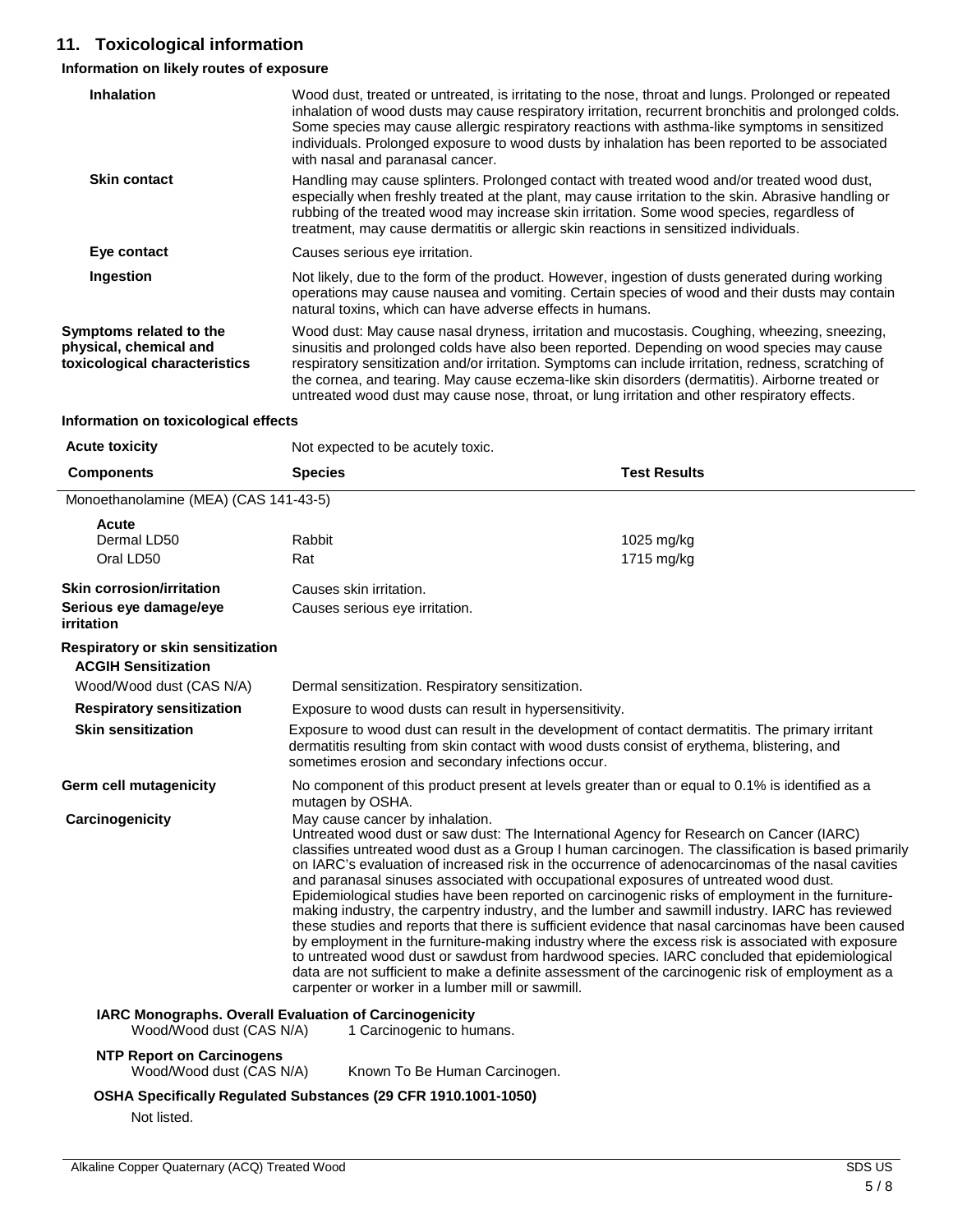| <b>Reproductive toxicity</b>                                                                                          |                 | This product is not expected to cause reproductive or developmental effects.                                                                                                               |                                                                                                    |
|-----------------------------------------------------------------------------------------------------------------------|-----------------|--------------------------------------------------------------------------------------------------------------------------------------------------------------------------------------------|----------------------------------------------------------------------------------------------------|
| Specific target organ toxicity -<br>single exposure                                                                   |                 | May cause respiratory irritation.                                                                                                                                                          |                                                                                                    |
| Specific target organ toxicity -<br>repeated exposure                                                                 | Not classified. |                                                                                                                                                                                            |                                                                                                    |
| <b>Aspiration hazard</b>                                                                                              |                 | Not likely, due to the form of the product.                                                                                                                                                |                                                                                                    |
| <b>Chronic effects</b>                                                                                                |                 | the other signs and symptoms associated with chronic bronchitis.                                                                                                                           | Chronic exposure to wood dusts can result in pneumonitis, and coughing, wheezing, fever and        |
| 12. Ecological information                                                                                            |                 |                                                                                                                                                                                            |                                                                                                    |
| <b>Ecotoxicity</b>                                                                                                    |                 | The product is not classified as environmentally hazardous.                                                                                                                                |                                                                                                    |
| <b>Components</b>                                                                                                     | <b>Species</b>  |                                                                                                                                                                                            | <b>Test Results</b>                                                                                |
| Monoethanolamine (MEA) (CAS 141-43-5)                                                                                 |                 |                                                                                                                                                                                            |                                                                                                    |
| <b>Aquatic</b><br>Algae                                                                                               |                 | EC50 Selenastrum capricornutum (new name<br>Pseudokirchnerella subca)                                                                                                                      | 2.5 mg/l, 48 hours                                                                                 |
| Crustacea                                                                                                             | EC50            | Daphnia magna                                                                                                                                                                              | 65 mg/l, 48 hours                                                                                  |
| Fish                                                                                                                  | LC50            | Cyprinus carpio                                                                                                                                                                            | 349 mg/l, 96 hours                                                                                 |
| Persistence and degradability                                                                                         |                 | No data is available on the degradability of this product.                                                                                                                                 |                                                                                                    |
| <b>Bioaccumulative potential</b>                                                                                      |                 |                                                                                                                                                                                            |                                                                                                    |
| Partition coefficient n-octanol / water (log Kow)<br>Monoethanolamine (MEA) (CAS 141-43-5)<br><b>Mobility in soil</b> |                 | $-1.31$<br>The product is insoluble in water.                                                                                                                                              |                                                                                                    |
| <b>Mobility in general</b>                                                                                            |                 | The product is not volatile but may be spread by dust-raising handling.                                                                                                                    |                                                                                                    |
| Other adverse effects                                                                                                 |                 | No other adverse environmental effects (e.g. ozone depletion, photochemical ozone creation<br>potential, endocrine disruption, global warming potential) are expected from this component. |                                                                                                    |
| <b>Disposal considerations</b><br>13.                                                                                 |                 |                                                                                                                                                                                            |                                                                                                    |
| <b>Disposal instructions</b>                                                                                          |                 | drains, water courses or onto the ground.                                                                                                                                                  | Dispose in accordance with applicable federal, state, and local regulations. Do not discharge into |
| <b>Local disposal regulations</b>                                                                                     |                 | Dispose in accordance with all applicable regulations.                                                                                                                                     |                                                                                                    |
| Hazardous waste code                                                                                                  | Not regulated.  |                                                                                                                                                                                            |                                                                                                    |
| Waste from residues / unused<br>products                                                                              |                 | or onto the ground.                                                                                                                                                                        | Dispose in accordance with all applicable regulations. Do not discharge into drains, water courses |
| <b>Contaminated packaging</b>                                                                                         | emptied.        |                                                                                                                                                                                            | Since emptied containers may retain product residue, follow label warnings even after container is |
| 14. Transport information                                                                                             |                 |                                                                                                                                                                                            |                                                                                                    |
| <b>DOT</b>                                                                                                            |                 | Not regulated as dangerous goods.                                                                                                                                                          |                                                                                                    |
| <b>IATA</b>                                                                                                           |                 | Not regulated as dangerous goods.                                                                                                                                                          |                                                                                                    |
| <b>IMDG</b>                                                                                                           |                 | Not regulated as dangerous goods.                                                                                                                                                          |                                                                                                    |
| Transport in bulk according to<br>Annex II of MARPOL 73/78 and<br>the IBC Code                                        |                 | Not applicable.                                                                                                                                                                            |                                                                                                    |
| <b>Regulatory information</b><br>15.                                                                                  |                 |                                                                                                                                                                                            |                                                                                                    |
| <b>US federal regulations</b>                                                                                         |                 | This product is a "Hazardous Chemical" as defined by the OSHA Hazard Communication                                                                                                         |                                                                                                    |
|                                                                                                                       |                 | Standard, 29 CFR 1910.1200.                                                                                                                                                                |                                                                                                    |
| TSCA Section 12(b) Export Notification (40 CFR 707, Subpt. D)<br>Not regulated.                                       |                 |                                                                                                                                                                                            |                                                                                                    |
| Not listed.                                                                                                           |                 | OSHA Specifically Regulated Substances (29 CFR 1910.1001-1050)                                                                                                                             |                                                                                                    |
| <b>CERCLA Hazardous Substance List (40 CFR 302.4)</b>                                                                 |                 |                                                                                                                                                                                            |                                                                                                    |
|                                                                                                                       |                 | Copper complex expressed as Copper oxide (CAS Proprietary)<br><b>LISTED</b>                                                                                                                |                                                                                                    |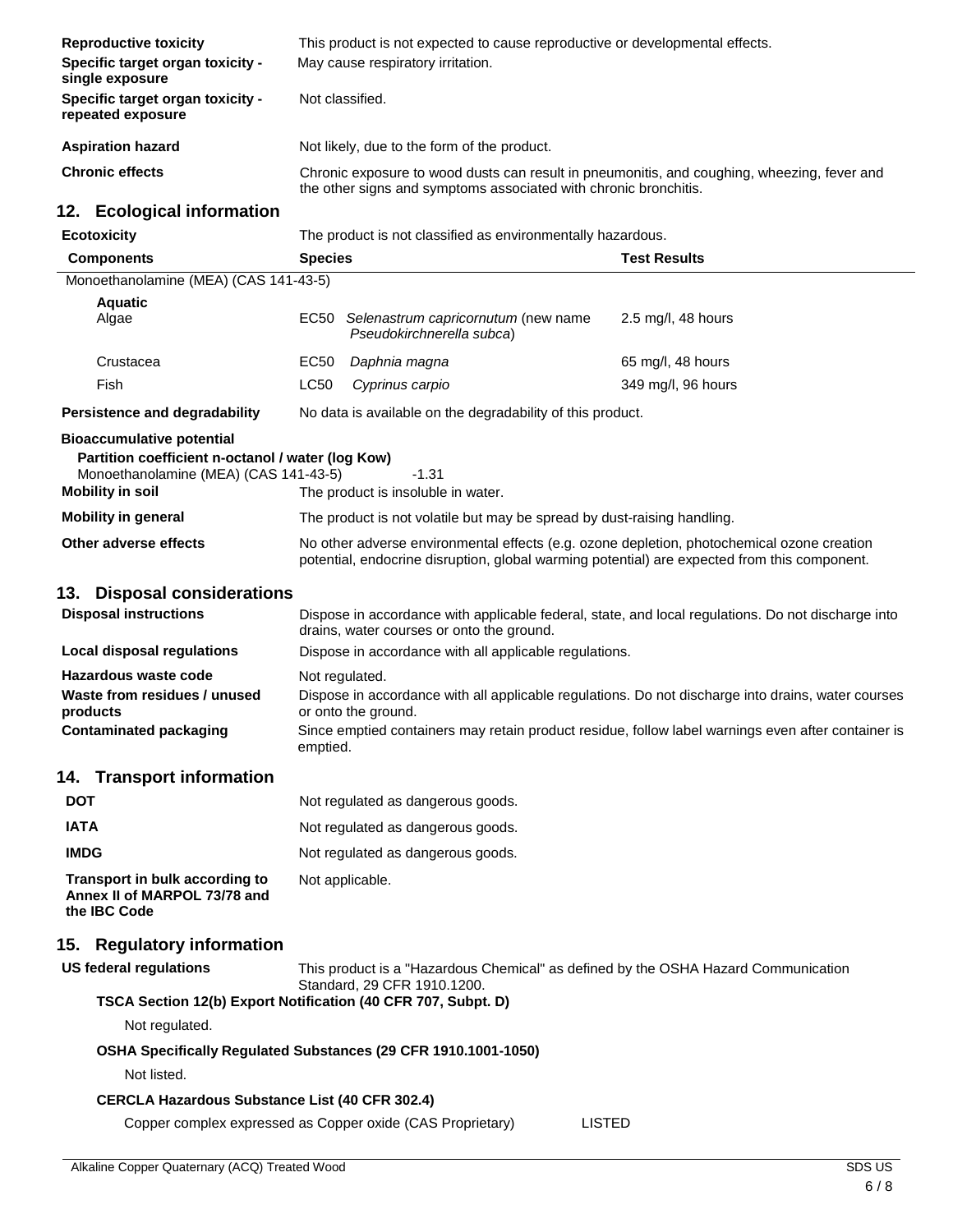#### **Superfund Amendments and Reauthorization Act of 1986 (SARA) Hazard categories**

| <b>Hazard categories</b>               | Skin corrosion/irritation<br>Serious eye damage/eye irritation<br>Carcinogenicity                                                                                                                                                                                      | Combustible dust | Specific target organ toxicity, single exposure |                           |
|----------------------------------------|------------------------------------------------------------------------------------------------------------------------------------------------------------------------------------------------------------------------------------------------------------------------|------------------|-------------------------------------------------|---------------------------|
| SARA 302 Extremely hazardous substance |                                                                                                                                                                                                                                                                        |                  | Not listed.                                     |                           |
| SARA 311/312 Hazardous chemical        |                                                                                                                                                                                                                                                                        | Yes              |                                                 |                           |
| SARA 313 (TRI reporting)               |                                                                                                                                                                                                                                                                        |                  |                                                 |                           |
| <b>Chemical name</b>                   |                                                                                                                                                                                                                                                                        |                  | <b>CAS number</b>                               | % by wt.                  |
|                                        | Copper complex expressed as Copper oxide                                                                                                                                                                                                                               |                  | Proprietary                                     | < 2                       |
| Other federal regulations              |                                                                                                                                                                                                                                                                        |                  |                                                 |                           |
|                                        | Clean Air Act (CAA) Section 112 Hazardous Air Pollutants (HAPs) List                                                                                                                                                                                                   |                  | Not regulated.                                  |                           |
| 68.130)                                | Clean Air Act (CAA) Section 112(r) Accidental Release Prevention (40 CFR                                                                                                                                                                                               |                  | Not regulated.                                  |                           |
| Safe Drinking Water Act (SDWA)         |                                                                                                                                                                                                                                                                        |                  | Not regulated.                                  |                           |
| <b>US state regulations</b>            |                                                                                                                                                                                                                                                                        |                  |                                                 |                           |
| US. Massachusetts RTK - Substance List |                                                                                                                                                                                                                                                                        |                  |                                                 |                           |
| Monoethanolamine (MEA) (CAS 141-43-5)  |                                                                                                                                                                                                                                                                        |                  |                                                 |                           |
|                                        | US. New Jersey Worker and Community Right-to-Know Act                                                                                                                                                                                                                  |                  |                                                 |                           |
|                                        | Copper complex expressed as Copper oxide (CAS Proprietary)                                                                                                                                                                                                             |                  |                                                 |                           |
| Monoethanolamine (MEA) (CAS 141-43-5)  |                                                                                                                                                                                                                                                                        |                  |                                                 |                           |
| Wood/Wood dust (CAS N/A)               |                                                                                                                                                                                                                                                                        |                  |                                                 |                           |
|                                        | US. Pennsylvania Worker and Community Right-to-Know Law                                                                                                                                                                                                                |                  |                                                 |                           |
| Monoethanolamine (MEA) (CAS 141-43-5)  |                                                                                                                                                                                                                                                                        |                  |                                                 |                           |
| Wood/Wood dust (CAS N/A)               |                                                                                                                                                                                                                                                                        |                  |                                                 |                           |
| <b>US. Rhode Island RTK</b>            |                                                                                                                                                                                                                                                                        |                  |                                                 |                           |
|                                        | Copper complex expressed as Copper oxide (CAS Proprietary)                                                                                                                                                                                                             |                  |                                                 |                           |
| <b>US. California Proposition 65</b>   | WARNING. Drilling, sawing, sanding or machining wood products can expose you to wood dust, a substance known to the<br>State of California to cause cancer. Avoid inhaling wood dust or use a dust mask or other safeguards for personal                               |                  |                                                 |                           |
|                                        | protection. For more information, go to www.P65Warnings.ca.gov/wood.                                                                                                                                                                                                   |                  |                                                 |                           |
| <b>International Inventories</b>       |                                                                                                                                                                                                                                                                        |                  |                                                 |                           |
| Country(s) or region                   | Inventory name                                                                                                                                                                                                                                                         |                  |                                                 | On inventory<br>(yes/no)* |
| United States & Puerto Rico            | Toxic Substances Control Act (TSCA) Inventory                                                                                                                                                                                                                          |                  |                                                 | Yes                       |
| country(s).                            | *A "Yes" indicates this product complies with the inventory requirements administered by the governing country(s).<br>A "No" indicates that one or more components of the product are not listed or exempt from listing on the inventory administered by the governing |                  |                                                 |                           |
|                                        | 16. Other information, including date of preparation or last revision                                                                                                                                                                                                  |                  |                                                 |                           |
| <b>Issue date</b>                      | 04-21-2015                                                                                                                                                                                                                                                             |                  |                                                 |                           |
| <b>Revision date</b>                   | 08-15-2018                                                                                                                                                                                                                                                             |                  |                                                 |                           |
| <b>Version #</b>                       | 04                                                                                                                                                                                                                                                                     |                  |                                                 |                           |
| <b>Further Information</b>             | HMIS® is a registered trade and service mark of the NPCA.                                                                                                                                                                                                              |                  |                                                 |                           |

E - Safety Glasses, Gloves, Dust Respirator

#### **PERCENTAGE OF ACTIVE INGREDIENTS PER RETENTION LEVEL**

Copper/Quat at 2:1 ratio

|                                                 | $0.15$ pcf                     | 0.20 pcf        | $0.40$ pcf                     | $0.60$ pcf      |
|-------------------------------------------------|--------------------------------|-----------------|--------------------------------|-----------------|
| Copper complex<br>expressed as Copper<br>Oxides | $0.28 - 0.58\%$                | $0.38 - 0.77\%$ | $0.75 - 1.54\%$                | $1.13 - 2.32\%$ |
| Quaternary<br>Ammonium Compound                 | $0.14 - 0.29\%$   0.19 - 0.39% |                 | $0.38 - 0.77\%$   0.57 - 1.16% |                 |